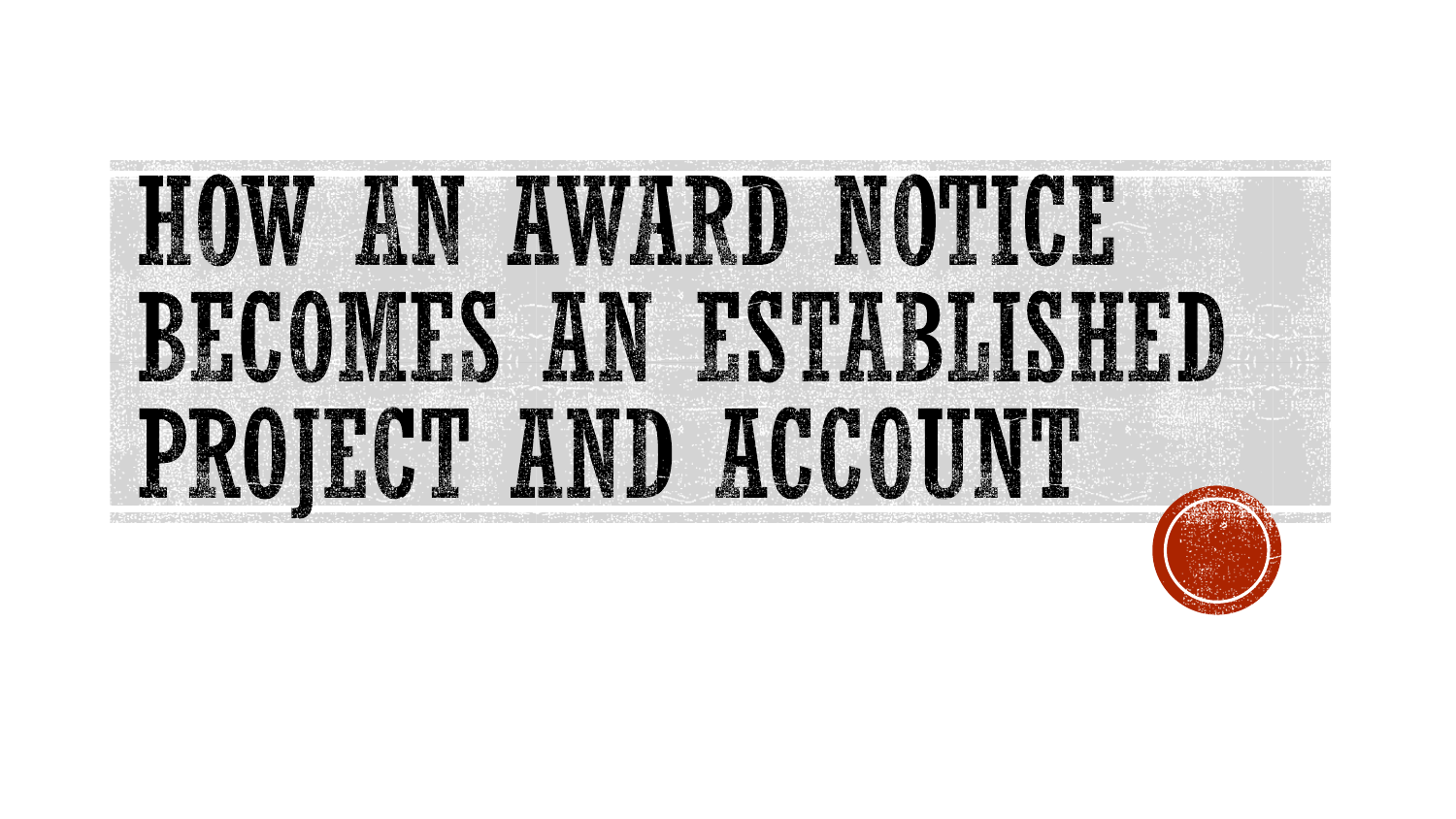

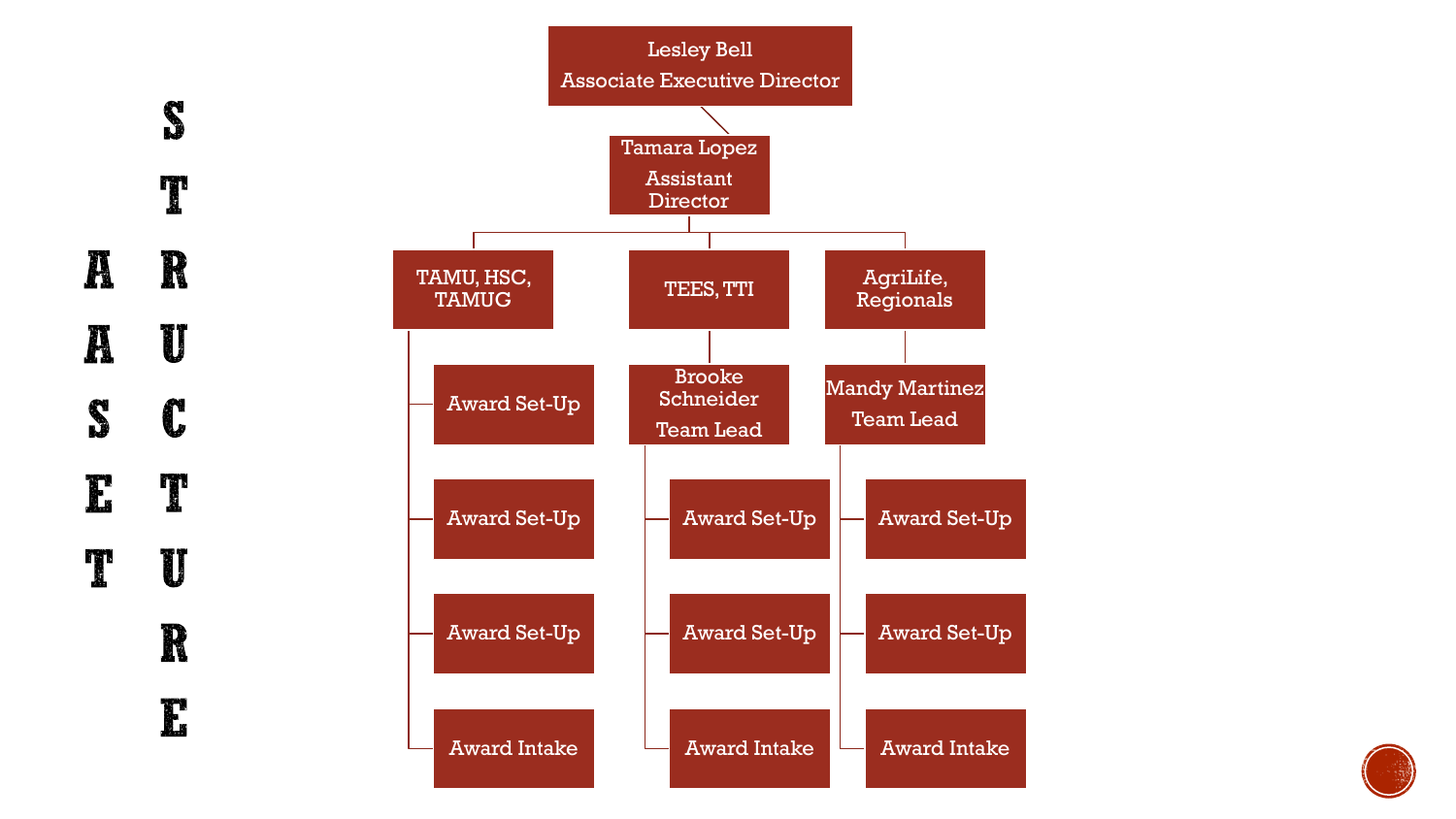## AWARD AND ACCOUNT SET-UP AND EXPEDITING TEAM (AASET) STRUCTURE

### **Award Intake**

- Manage the awards inbox [\(awards@tamu.edu](mailto:awards@tamu.edu))
- Process "internal" proposals and proposal revisions related to awards
- **Initiate the process using Maestro for** award negotiation and/or setup

### **Award Set-Up**

- Setup Maestro project record
	- **Project Personnel**
	- Performance Dates
	- Deliverables
	- Terms & Conditions
	- Verify Compliance Approvals
- Load funds to FAMIS account(s)
	- Subcode Edits
	- Apply IDC Rates
	- Approved Budget Splits

TAMU, HSC, TAMUG | TEES, TTI | AgriLife Research, AgriLife Extension, and the Regionals Subject Matter Experts Cross-Trained

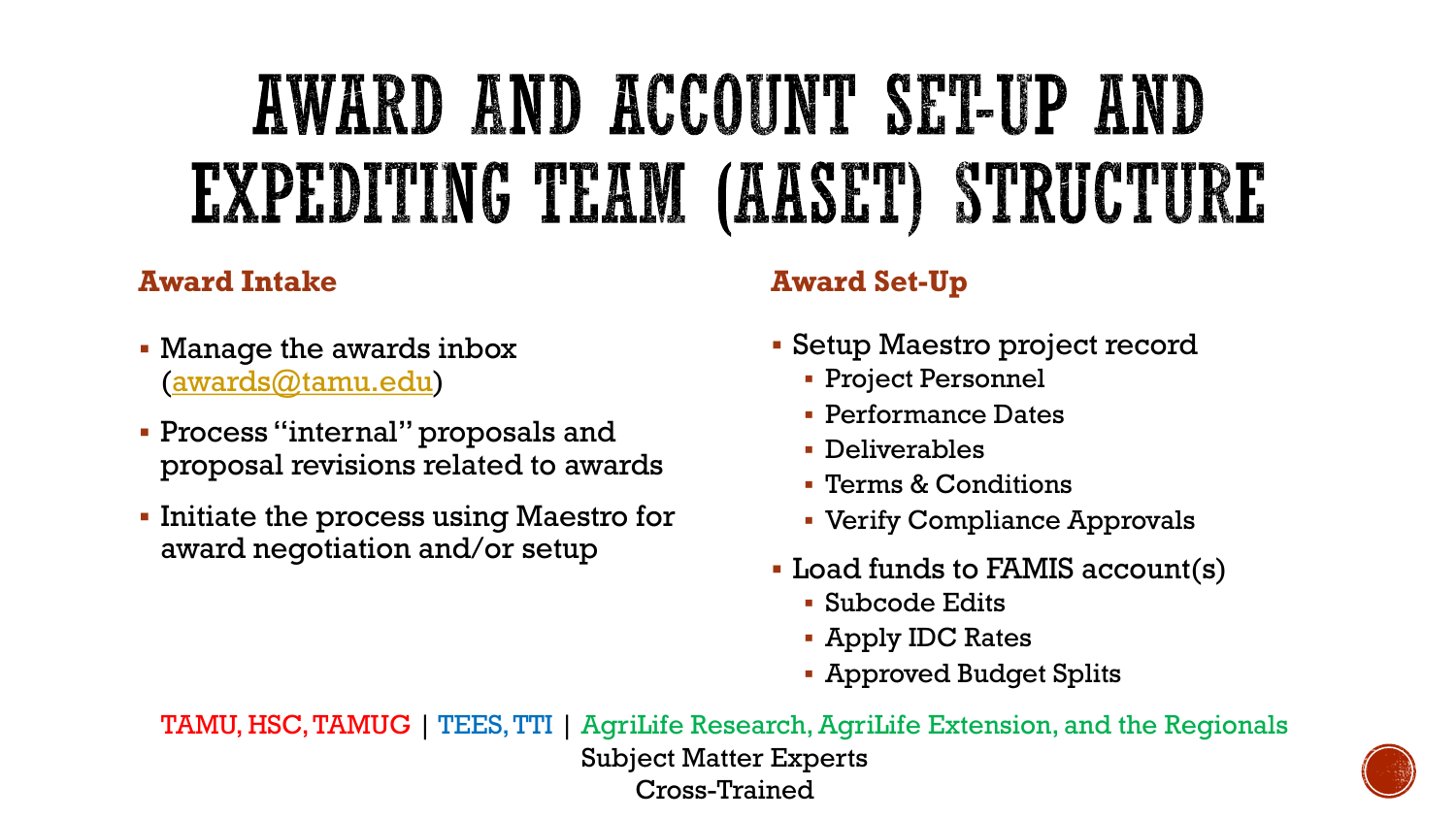### AASET IN THE AWARD LIFE CYCLE



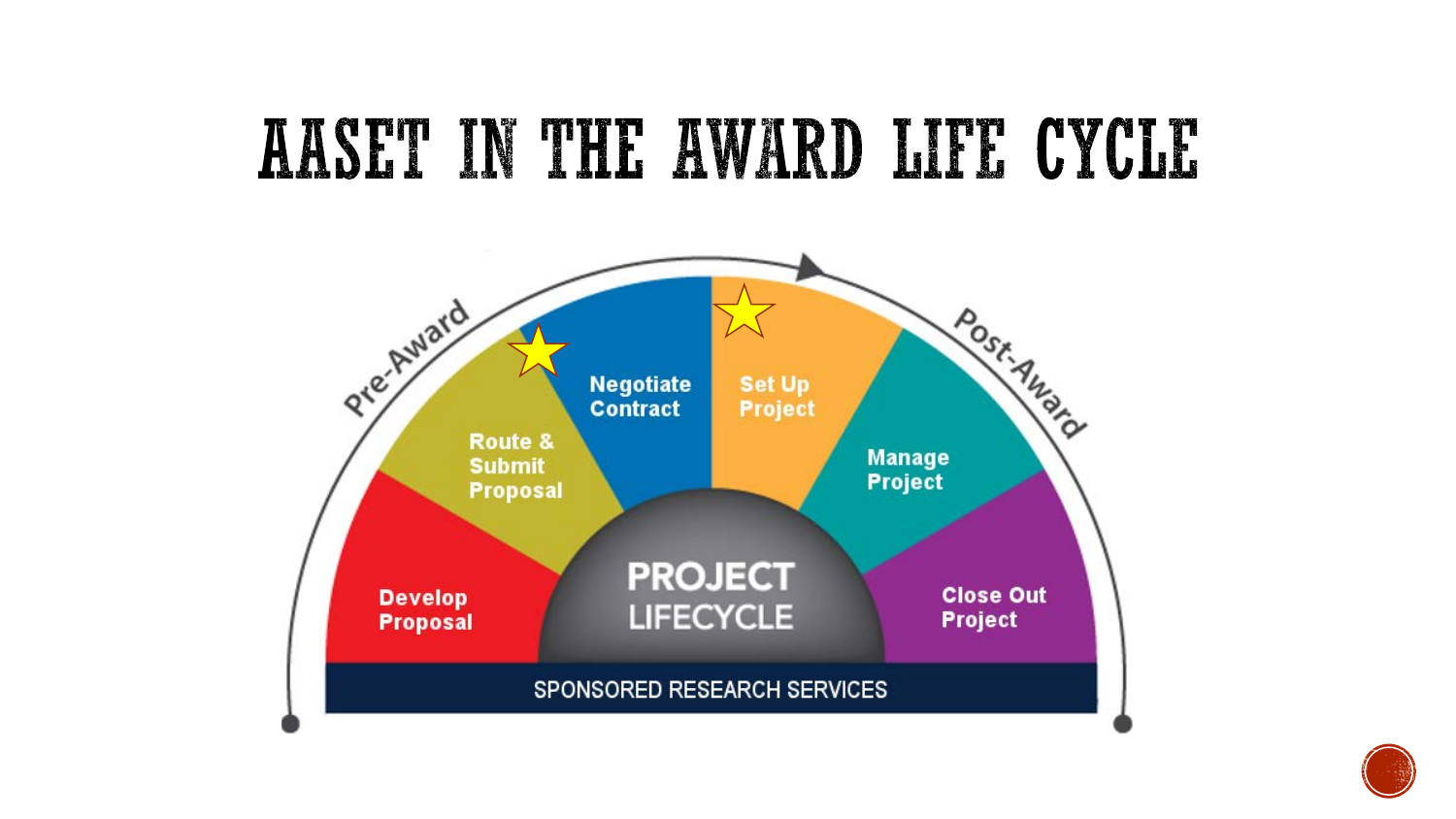- Missing proposal
	- Internal proposal will need to be logged, routed, and approved in routing before set-up completes
- Compliance protocol approvals not in place
	- **Compliance must be in place with appropriate** compliance office before set-up completes
	- Exception: Subcode edits to block animal charges can be placed on an account if IACUC protocol approval not yet in place
- Financial Conflict of Interest (FCOI)
	- Need confirmation of list of FCOI investigators from PI
	- All FCOI investigators must have annual training and annual disclosure on file before set-up completes

### **SPEED BUMPS** IN THE SET-UP **PROCESS**

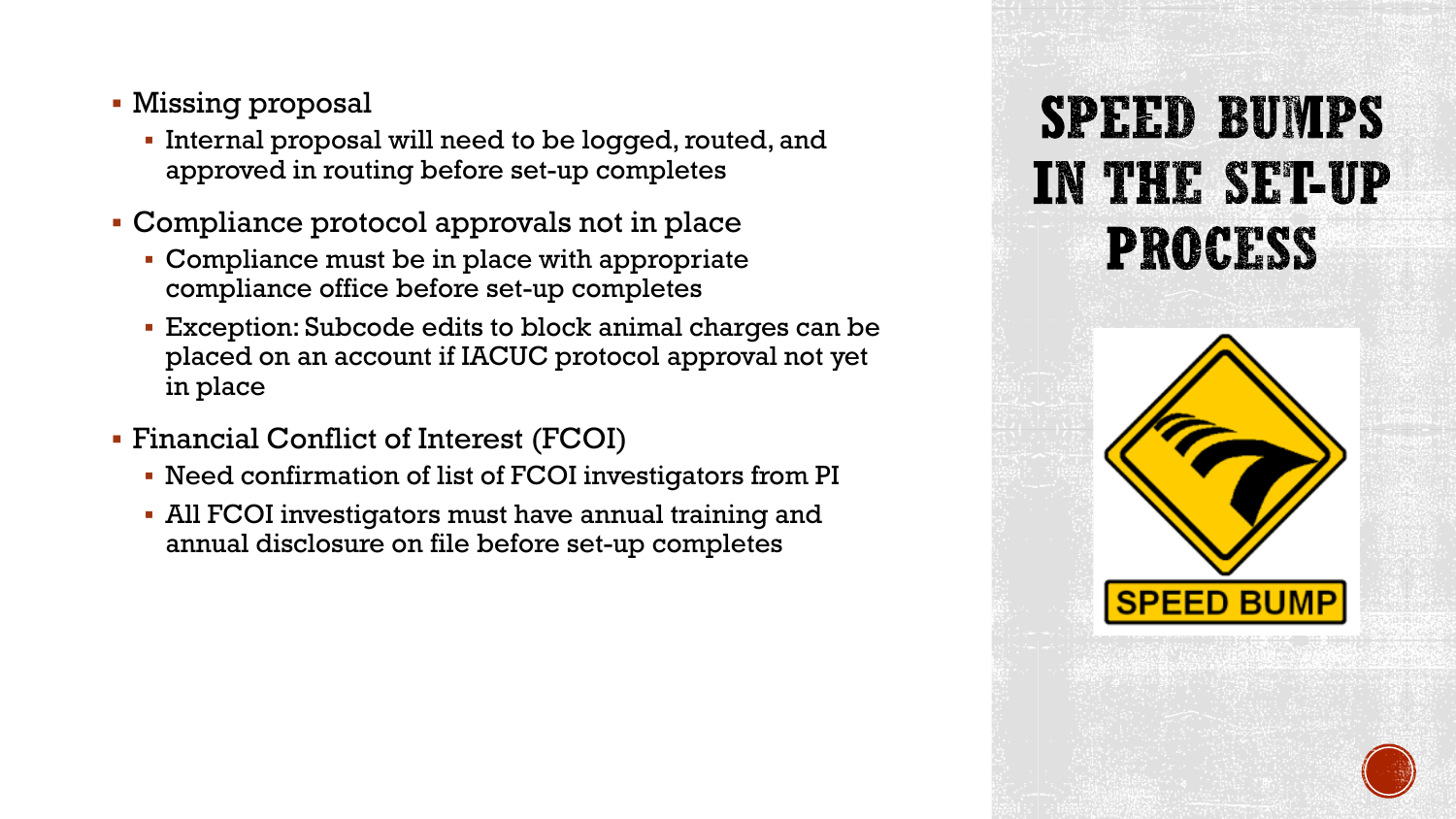## FINANCIAL CONFLICT OF INTEREST (FCOI)

Maestro Personnel Review Task – new feature in Maestro Process improvement – planned go-live date of October 1 AASET Intake – tasking feature to kick-off confirmation of FCOI Investigators

### **CURRENT FUTURE**

- FCOI list of investigators requested via email from the PI
- **PI received multiple requests via** email for FCOI list, at times
	- Emails crossing across departments
	- Email response unclear to next department
	- Some email templates had a blank chart and only changes entered

- PI to see the actual list of individuals marked as FCOI Investigators from the proposal
- Certification and changes, if needed, recorded by PI in Maestro
	- **Better record keeping**
	- Audit history
	- **Documentation of changes**

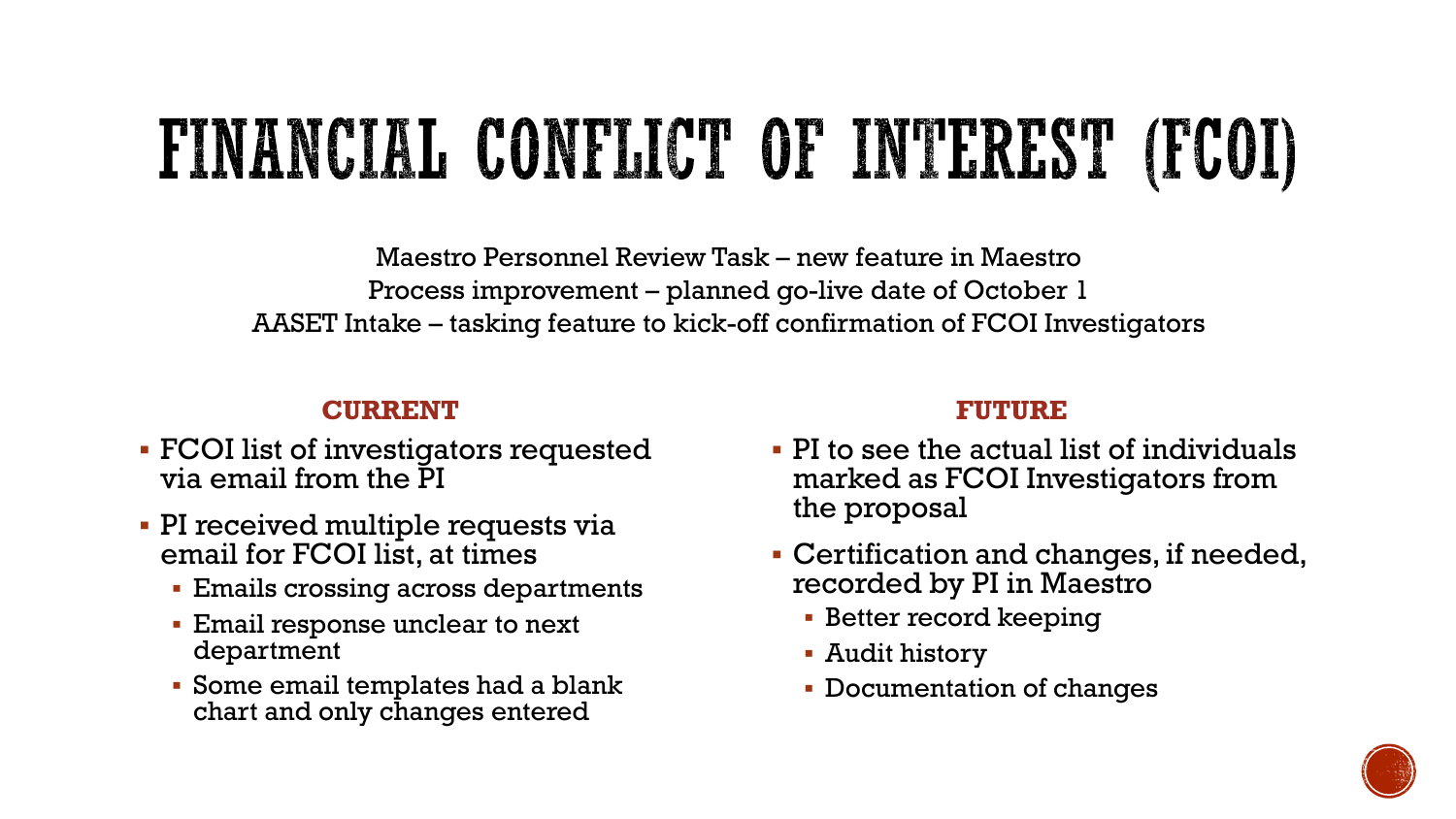## ACTION HISTORY

### Transparency into the award set-up

| ▲ Action History                                                                                                              |                          |                            |                                      |
|-------------------------------------------------------------------------------------------------------------------------------|--------------------------|----------------------------|--------------------------------------|
| Action $\blacktriangledown$ View $\blacktriangledown$ $\blacktriangledown$<br>$\circlearrowleft$<br>$x \equiv$<br>斝<br>Detach |                          |                            |                                      |
| Status                                                                                                                        | <b>Status Start Date</b> | Status Date To             | Comments                             |
| Setup in Process                                                                                                              | 04-Aug-2020 11:06:44     | Ïo                         |                                      |
| <b>Quality Check</b>                                                                                                          | 05-Aug-2020 10:09:24     | Ïo                         |                                      |
| Setup complete                                                                                                                | 05-Aug-2020 10:07:39     | Ïo                         |                                      |
| To Project administrator for action                                                                                           | 05-Aug-2020 08:48:01     | Ïo<br>05-Aug-2020 09:40:04 | 8/5: emailed PA on account structure |

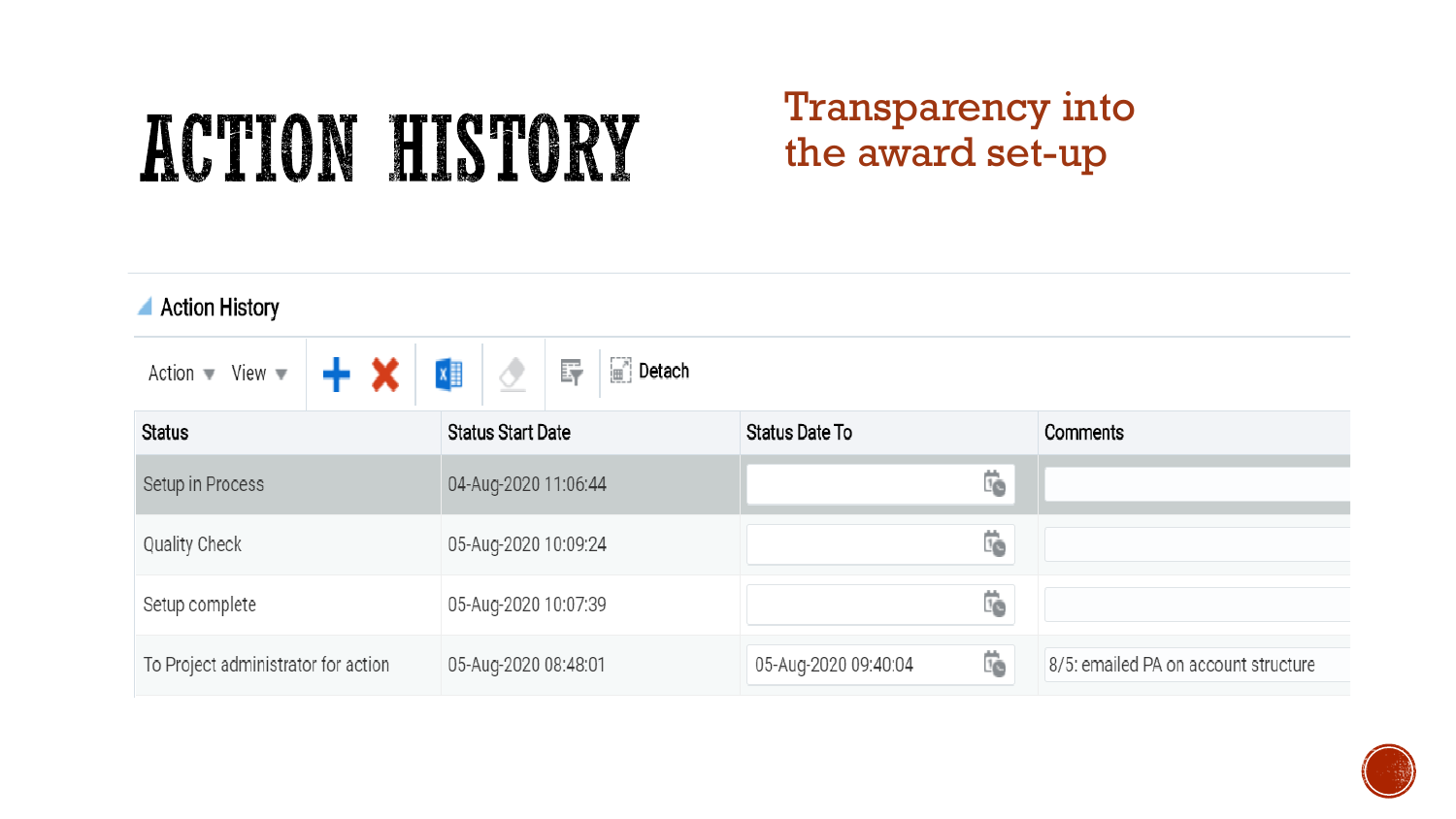

# **EXAMPLE DE LA PROPERTE DE L'ANSETTE**

Consistent practices in project and account set-ups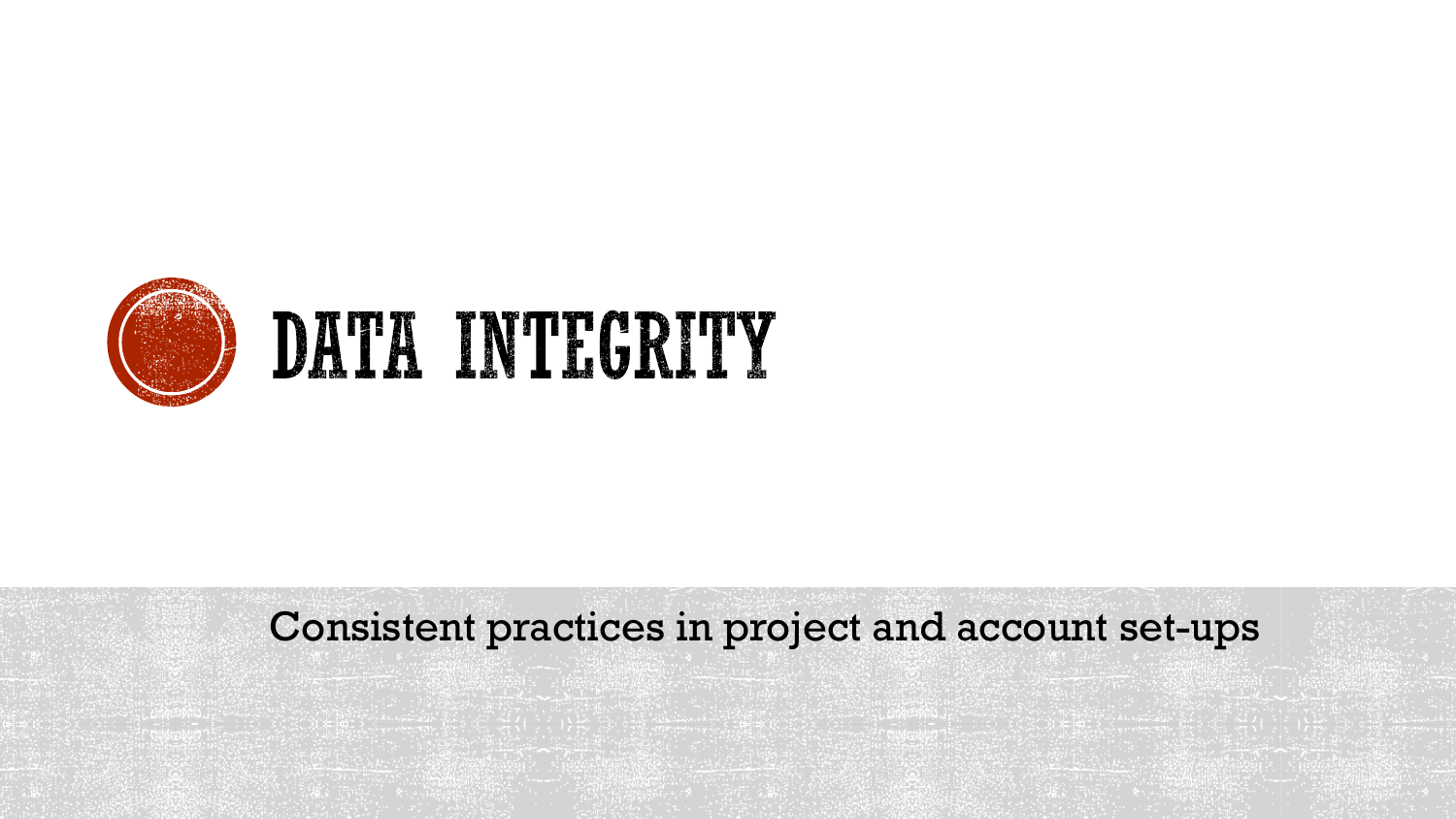## SERVICE LEVEL GOALS & EXPECTATIONS

Award Intake – **24 hour** turnaround initiating the negotiations and/or setup process once award/modification notice received in Awards box

Award Intake – log and start working an internal proposal or proposal revision within **24 hours** of request

Award Setup – 85% of setups completed within **5 days** of receiving the setup









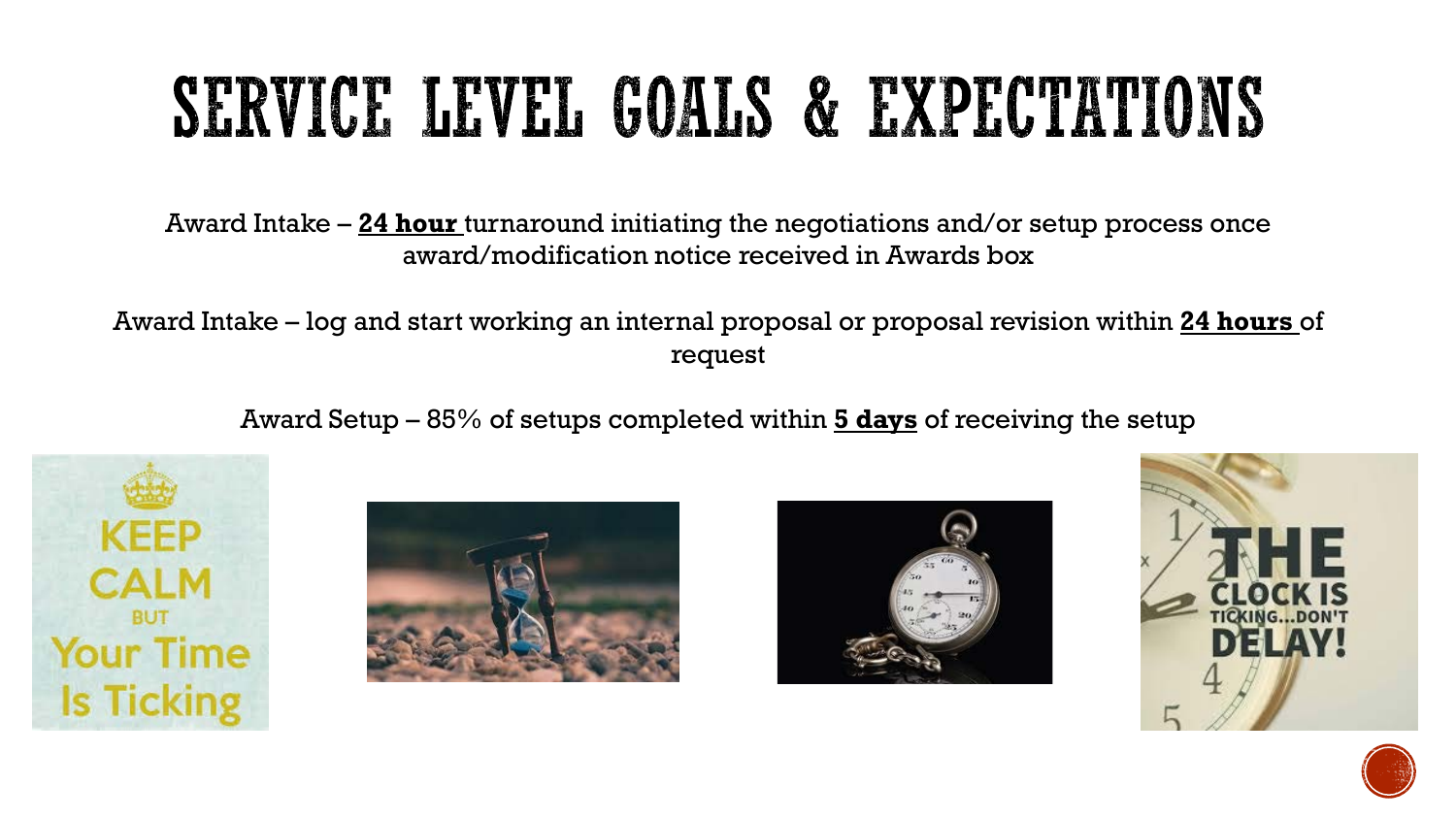



## AASET METRICS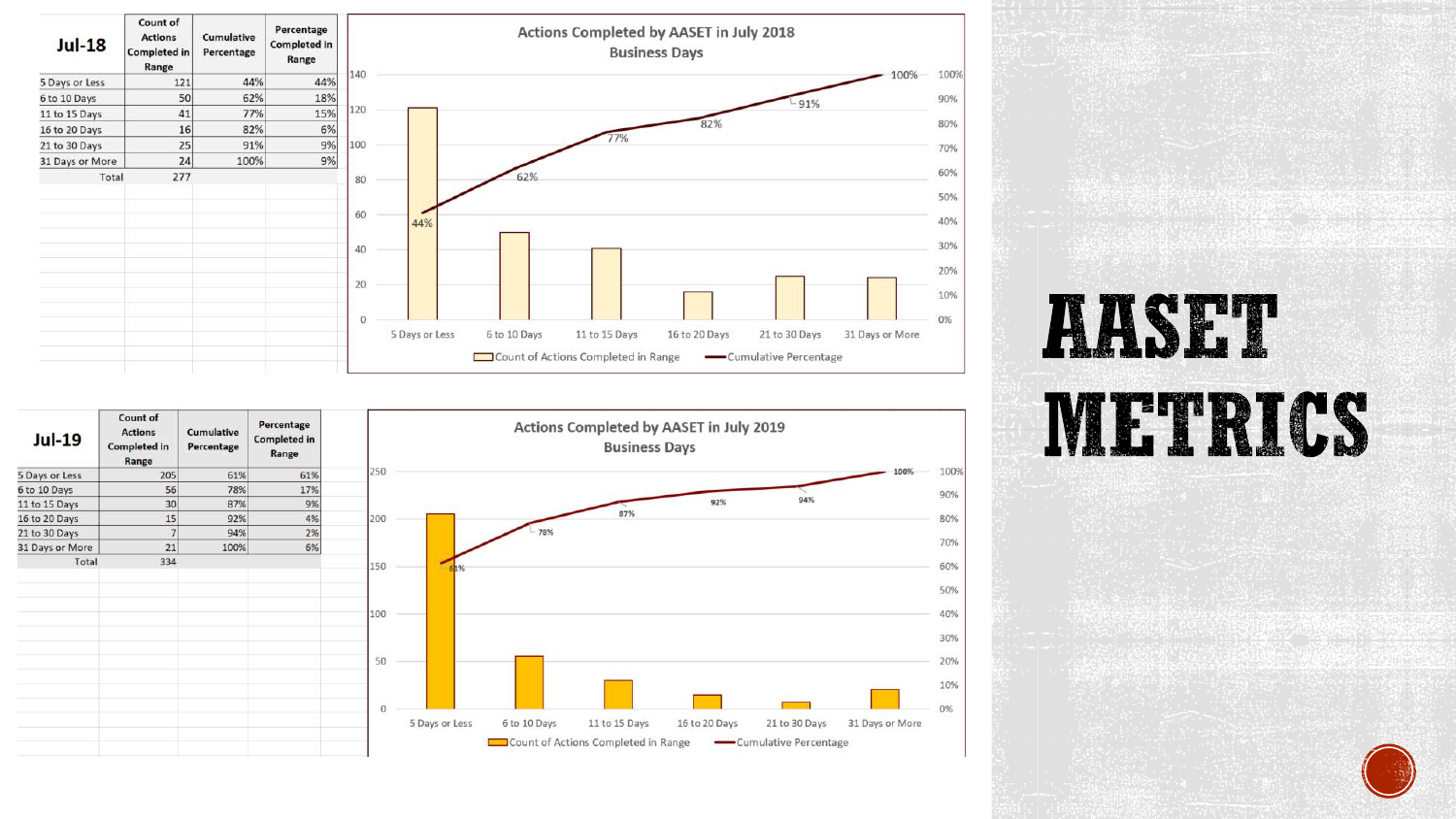